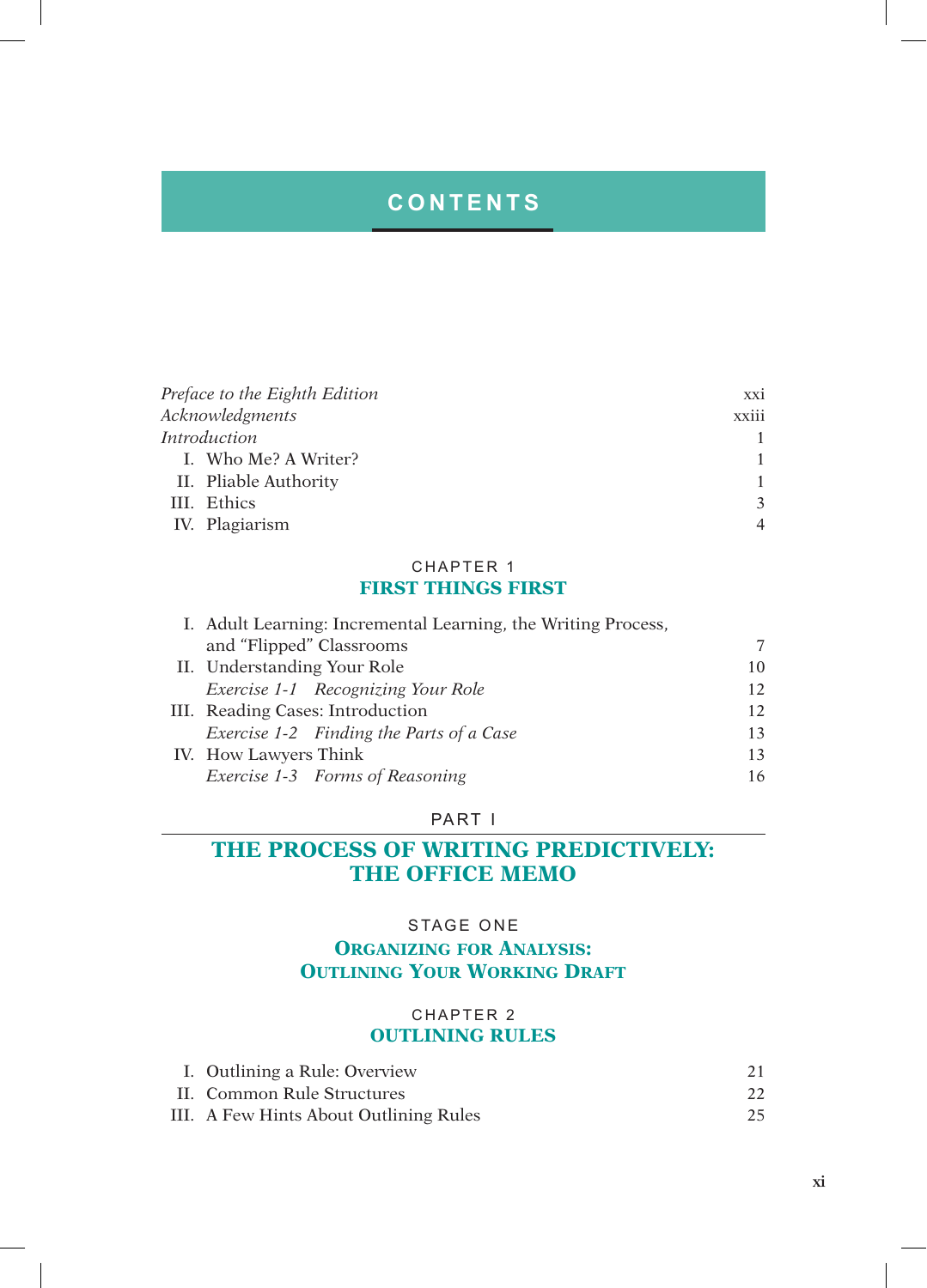**xii c**ontents

| Exercise 2-1 | 27 |
|--------------|----|
| Exercise 2-2 | 27 |
| Exercise 2-3 | 28 |
| Exercise 2-4 | 28 |
| Exercise 2-5 | 28 |

#### CHAPTER 3

## **USING RULES TO ORGANIZE YOUR ANALYSIS**

| I. Organizing a Working Draft                 | 29 |
|-----------------------------------------------|----|
| II. Hints for Organizing the Draft            | 30 |
| III. Rules Within an Umbrella Rule            | 33 |
| Exercise 3-1 Rule Outlining                   | 34 |
| Exercise 3-2 Rule Outlining                   | 35 |
| Exercise 3-3 Rule Outlining                   | 36 |
| Exercise 3-4 Rule Outlining                   | 36 |
| IV. Organizing by Rule: Special Circumstances | 36 |

## CHAPTER 4 **FINDING A RULE IN A STATUTE**

| I. Reading Statutes                                         | 39 |
|-------------------------------------------------------------|----|
| II. Identifying Issues                                      | 41 |
| Exercise 4-1                                                | 42 |
| Exercise 4-2                                                | 43 |
| III. Interpreting Statutory Language                        | 43 |
| IV. Interpreting Statutory Language: Canons of Construction | 45 |
|                                                             |    |

### CHAPTER 5 **FINDING A RULE IN A CASE**

| I. Why Formulate a Rule from a Case?                          | 47 |
|---------------------------------------------------------------|----|
| II. A Slippery Task                                           | 49 |
| III. Inherited Rules and Processed Rules                      | 50 |
| IV. Tools for Finding New Information About the Rule          | 52 |
| V. Choosing the Rule's Breadth                                | 53 |
| VI. Holding Versus Dicta                                      | 56 |
| Exercise 5-1 Formulating and Outlining a Rule from an Opinion | 57 |
| Exercise 5-2 Distinguishing Holding from Dictum               | 58 |
|                                                               |    |

### CHAPTER 6

## **FINDING A RULE FROM MULTIPLE AUTHORITIES**

| I. The Continuing Search for a Rule    | 59 |
|----------------------------------------|----|
| II. Comparing Precedential Values      | 61 |
| A. Primary Authority: Is This "Law"?   | 61 |
| B. Mandatory Authority: Is It Binding? | 62 |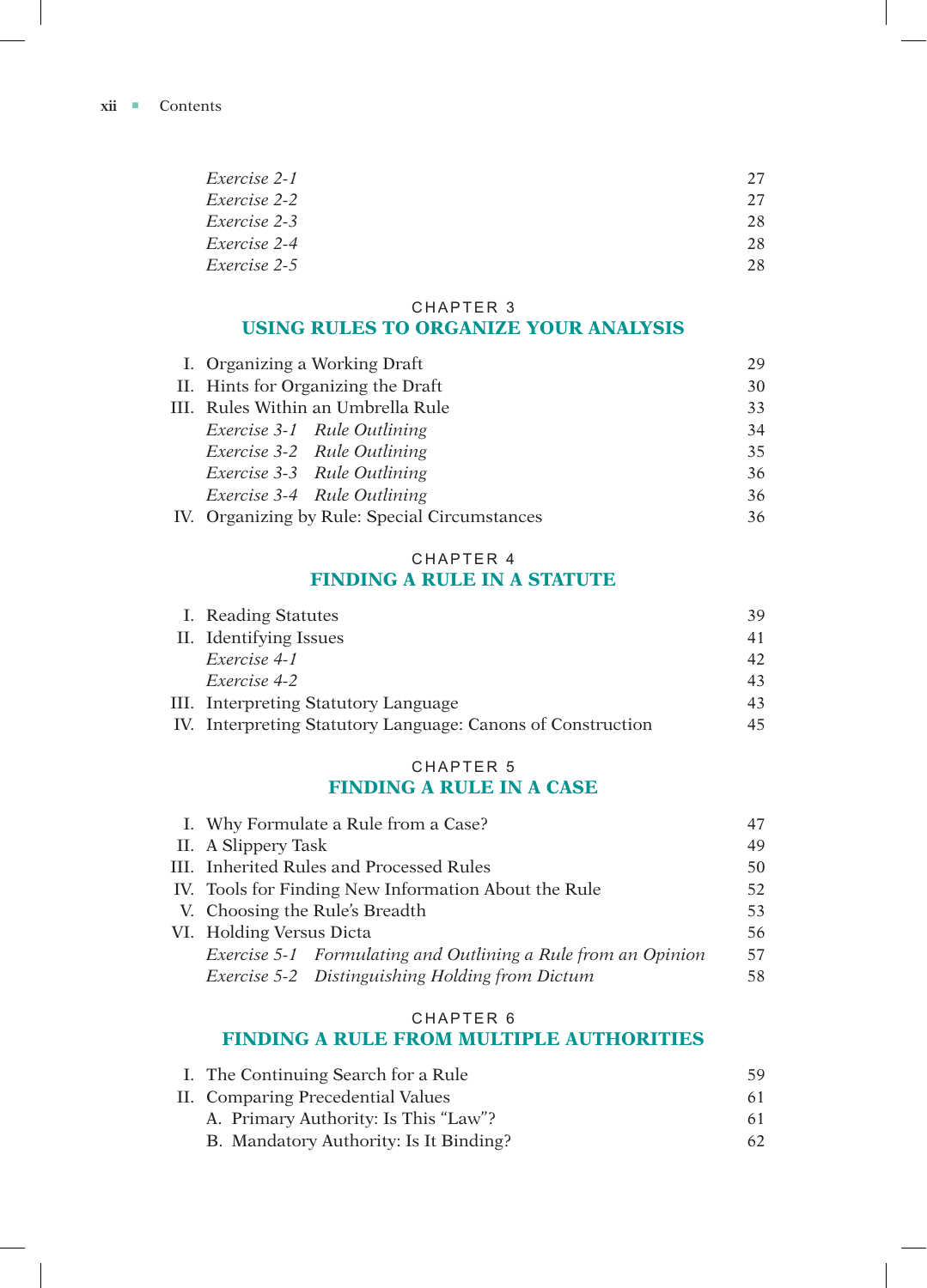| C. Subsequent Treatment: Is It Still "Good Law"?        | 64 |
|---------------------------------------------------------|----|
| D. Any Other Factors?                                   | 65 |
| Exercise 6-1 Comparing Precedential Values              | 67 |
| Exercise 6-2 Comparing Precedential Values              | 68 |
| III. Reconciling Authorities: Pulling Them All Together | 69 |
| Exercise 6-3 Reconciling Opinions                       | 71 |

#### STAGE TWO

# **Drafting for Analysis: Writing the Working Draft**

## CHAPTER 7 **ANALYZING A SINGLE ISSUE: RULE EXPLANATION**

| I. What Is a Single-Issue Discussion?                           | 77 |
|-----------------------------------------------------------------|----|
| II. The Paradigm for Legal Analysis                             | 79 |
| Exercise 7-1 Identifying and Labeling the Parts of the Paradigm | 81 |
| III. Explaining the Rule                                        | 81 |
| IV. Rule Explanation Using a Single Case                        | 83 |
| V. Counteranalysis                                              | 87 |
| Checklist for Rule Explanation                                  | 90 |
| Exercise 7-2 Writing the Rule Explanation                       | 91 |

### CHAPTER 8 **ANALYZING A SINGLE ISSUE: RULE APPLICATION**

| I. Two Approaches to Writing the Application Section       | 95   |
|------------------------------------------------------------|------|
| II. Content of Rule Application                            | 96   |
| III. Analogies                                             | 97   |
| A. Which Similarities and Differences Matter?              | 97   |
| B. Choosing a Format for Your Analogies                    | 98   |
| IV. Common Trouble Spots in Rule Application               | 100  |
| Checklist for Rule Application                             | 104  |
| Exercise 8-1 Recognizing Analogies and Counter-Analogies   | 105  |
| Exercise 8-2 Practicing Analogies and Counter-Analogies    | 105  |
| Exercise 8-3 Writing the Rule Application, Using Analogies |      |
| and Counter-Analogies                                      | 105. |

#### CHAPTER 9

### **ANALYZING A SINGLE ISSUE: USING MULTIPLE AUTHORITIES**

| I. Investigating the Options                     | 107 |
|--------------------------------------------------|-----|
| II. Organizational Options: Rule Explanation     | 108 |
| III. Formats for Using Cases to Explain the Rule | 112 |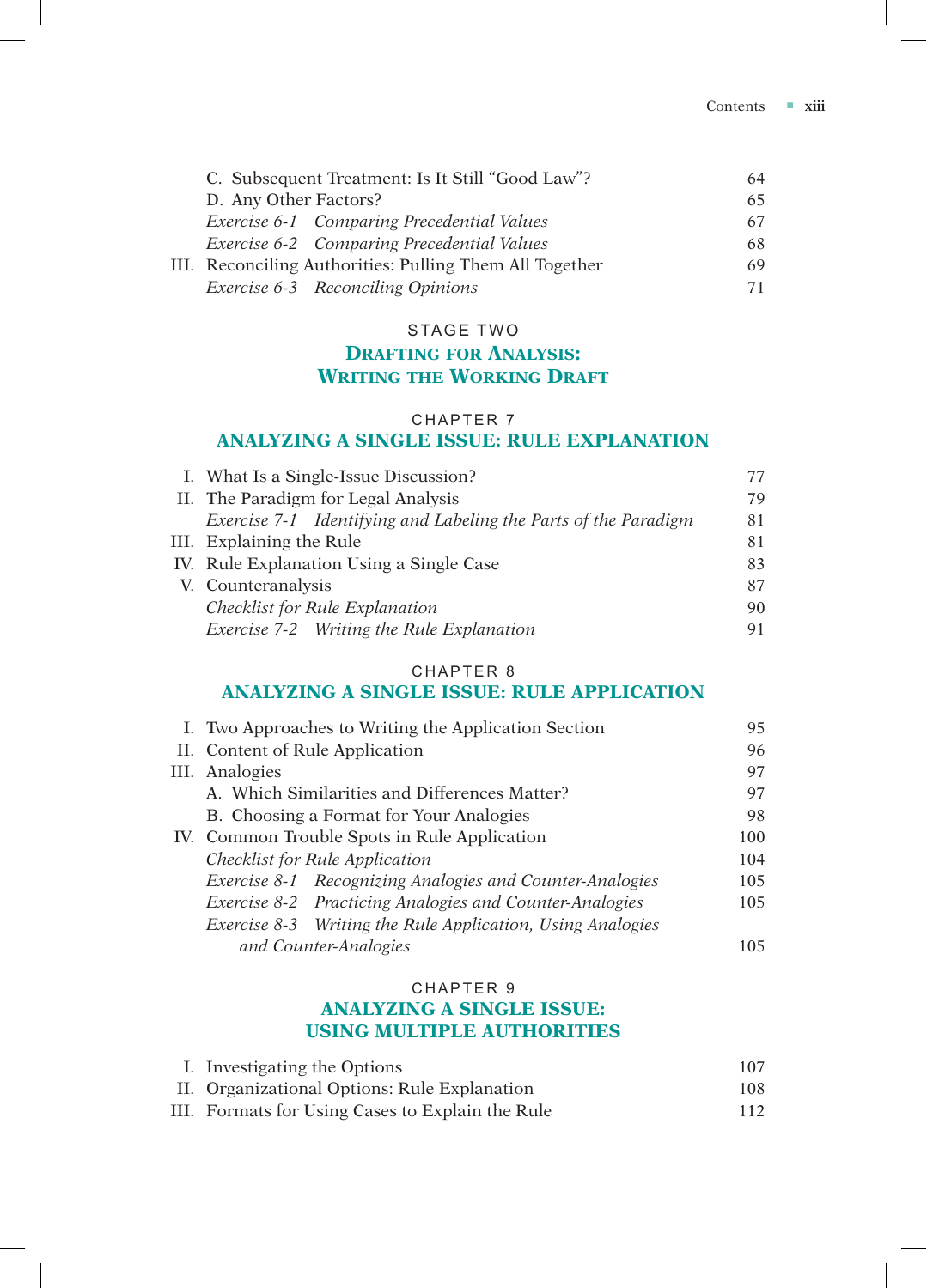### CHAPTER 10 **ANALYZING MULTIPLE ISSUES**

| I. Writing the Analysis of an Umbrella Rule with Subparts       | 115 |
|-----------------------------------------------------------------|-----|
| A. The Umbrella Section                                         | 116 |
| B. The Discussion of Each Subissue                              | 117 |
| C. The Overall Conclusion                                       | 117 |
| II. Writing the Analysis Without an Umbrella Rule               | 118 |
| III. Variations                                                 | 119 |
| A. Order of Elements                                            | 119 |
| B. Whether to Cut Short the Analysis                            | 119 |
| C. Whether to Combine Rule Explanation and Rule                 |     |
| Application for All Elements                                    | 120 |
| Exercise 10-1 Identifying the Parts of a Multi-Issue Discussion | 121 |
| Exercise 10-2 Writing a Multi-Issue Discussion                  | 121 |

# STAGE THREE **Converting Your Working Draft to an Office Memo**

### CHAPTER 11 **THE OFFICE MEMO AND THE LAW-TRAINED READER**

| L. Observations About Readers      | 125 |
|------------------------------------|-----|
| A. Focus on the Reader             | 125 |
| <b>B.</b> Attention Levels         | 126 |
| C. Road Maps                       | 127 |
| D. Law Professors as Readers       | 127 |
| II. An Overview of the Office Memo | 128 |
| A. Function                        | 128 |
| B. Format                          | 128 |
| C. Degree of Formality             | 130 |
| D. Ethical Requirements            | 130 |
| III. E-Memos                       | 131 |

### CHAPTER 12 **ORGANIZING FOR YOUR READER: THE DISCUSSION SECTION**

| I. The Umbrella Section       | 133 |
|-------------------------------|-----|
| II. Organizational Choices    | 134 |
| A. Dispositive Issues         | 135 |
| <b>B.</b> Important Issues    | 135 |
| C. Threshold Issues           | 135 |
| D. Familiar Order             | 136 |
| III. Check Subsection Lengths | 136 |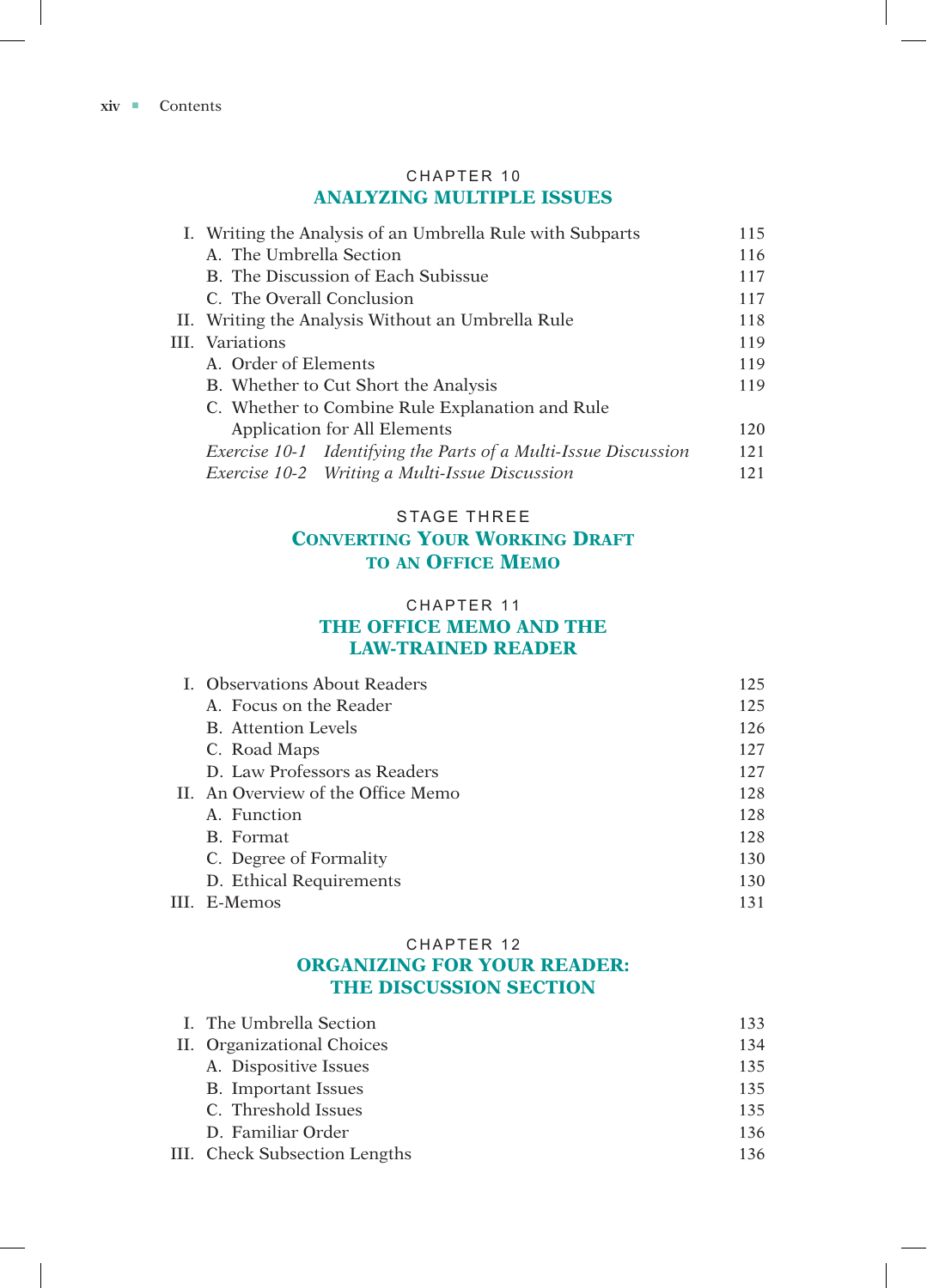| IV. Revise Headings                      |     |
|------------------------------------------|-----|
| V. Insert a Thesis Sentence or Paragraph | 137 |

### CHAPTER 13 **COMPLETING THE DRAFT OF THE OFFICE MEMO**

| Ι. | The Heading                                 | 139 |
|----|---------------------------------------------|-----|
| П. | The Question Presented                      | 140 |
|    | A. Content and Format                       | 140 |
|    | B. Generic Versus Specific References       | 141 |
|    | C. Degree of Detail                         | 142 |
|    | D. Role                                     | 142 |
|    | Exercise 13-1 Drafting a Question Presented | 143 |
|    | III. The Brief Answer                       | 143 |
|    | A. Content and Format                       | 143 |
|    | B. Generic Versus Specific References       | 144 |
|    | C. Degree of Detail                         | 144 |
|    | D. Degree of Certainty                      | 144 |
|    | IV. The Facts Section                       | 145 |
|    | A. Fact Selection                           | 145 |
|    | B. Organization                             | 146 |
|    | C. Remembering Your Role                    | 147 |
|    | Exercise 13-2 Critiquing a Facts Section    | 147 |
|    | V. The Conclusion                           | 149 |
|    | Checklist for an Office Memo                | 149 |

### STAGE FOUR

# **Revising to Achieve a Final Draft**

## CHAPTER 14 **CITATIONS AND QUOTATIONS**

| I. Citation in Legal Writing                             | 155 |
|----------------------------------------------------------|-----|
| Exercise 14-1 Recognizing Ideas That Need Citations      | 156 |
| II. Citation Form                                        | 157 |
| A. Using the ALWD Guide                                  | 157 |
| 1. Sections of the ALWD Guide                            | 158 |
| 2. How to Locate the Rules You Need                      | 159 |
| <b>B.</b> Using the <i>Bluebook</i>                      | 159 |
| 1. Sections of the <i>Bluebook</i>                       | 159 |
| 2. How to Find the Rules You Need                        | 160 |
| C. Several Key Concepts                                  | 160 |
| D. Introduction to Citation Form                         | 161 |
| E. Matching the Citation to the Text                     | 164 |
| Exercise 14-2 Identifying the Text the Citation Supports | 165 |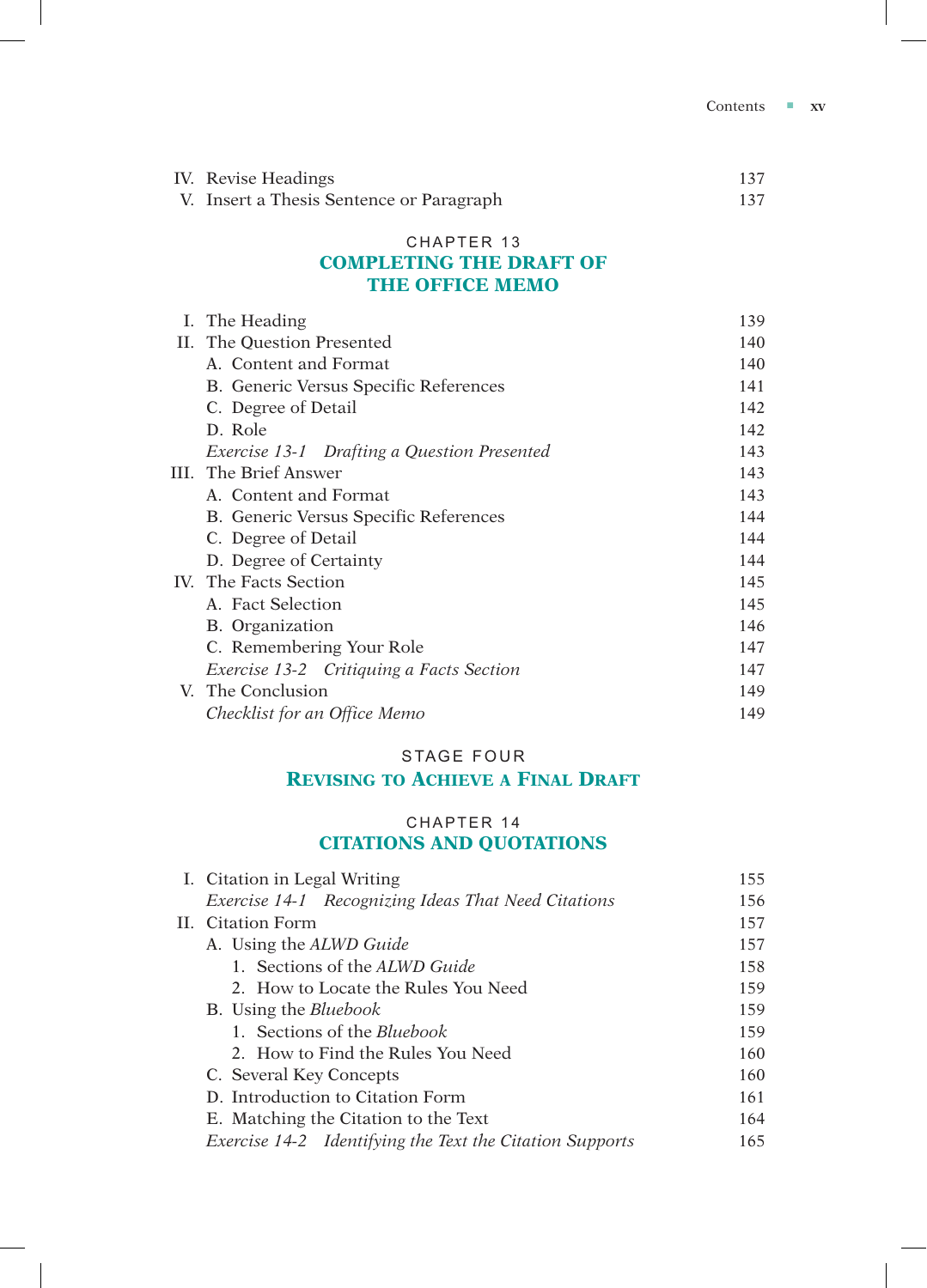| F. Citing with Style and Grace                   | 165 |
|--------------------------------------------------|-----|
| Exercise 14-3 Editing the Placement of Citations | 167 |
| G. Editing Citation Form                         | 167 |
| <b>Checklist for Editing Citations</b>           | 168 |
| Exercise 14-4 Editing for Citation Form          | 173 |
| III. Ouotations                                  | 174 |
| A. When Quotation Marks Are Required             | 174 |
| B. Choosing to Use Quotation Marks               | 175 |
| C. Overquoting                                   | 176 |
| D. The Mechanics of Quoting                      | 177 |
| E. Editing Quotations                            | 179 |
| <b>Checklist for Editing Quotations</b>          | 180 |
|                                                  |     |

### CHAPTER 15 **REVISING FOR USAGE AND STYLE**

| I. Professional Tone and Level of Formality          | 182 |
|------------------------------------------------------|-----|
| II. Legal Usage and Customs                          | 183 |
| III. Gender-Neutral Writing                          | 185 |
| A. Nouns: Eliminate or Substitute                    | 185 |
| B. Pronouns (He, She, His, Hers, They, Them, Theirs) | 186 |
| C. Proper Names and Titles                           | 187 |
| IV. Clear Subjects and Strong Verbs                  | 188 |
| V. Avoiding Wordiness                                | 192 |
| VI. Miscellaneous                                    | 194 |
| Checklist for Language and Usage Errors              | 195 |

# PART II

# **PROFESSIONAL CORRESPONDENCE**

### CHAPTER 16

## **WRITING PROFESSIONAL CORRESPONDENCE**

| I. General Characteristics of Professional Legal Correspondence           | 199 |
|---------------------------------------------------------------------------|-----|
| II. Letters to Clients                                                    | 202 |
| A. General Considerations                                                 | 202 |
| <b>B.</b> Retainer Letters                                                | 203 |
| C. Advice Letters                                                         | 203 |
| D. Status Letters                                                         | 204 |
| III. Letters to Other Lawyers                                             | 205 |
| A. General Considerations                                                 | 205 |
| <b>B.</b> Demand Letters                                                  | 206 |
| C. Confirming Letters                                                     | 207 |
| IV. Letters to Clients, Other Lawyers, and the Court: Transmittal Letters | 208 |
|                                                                           |     |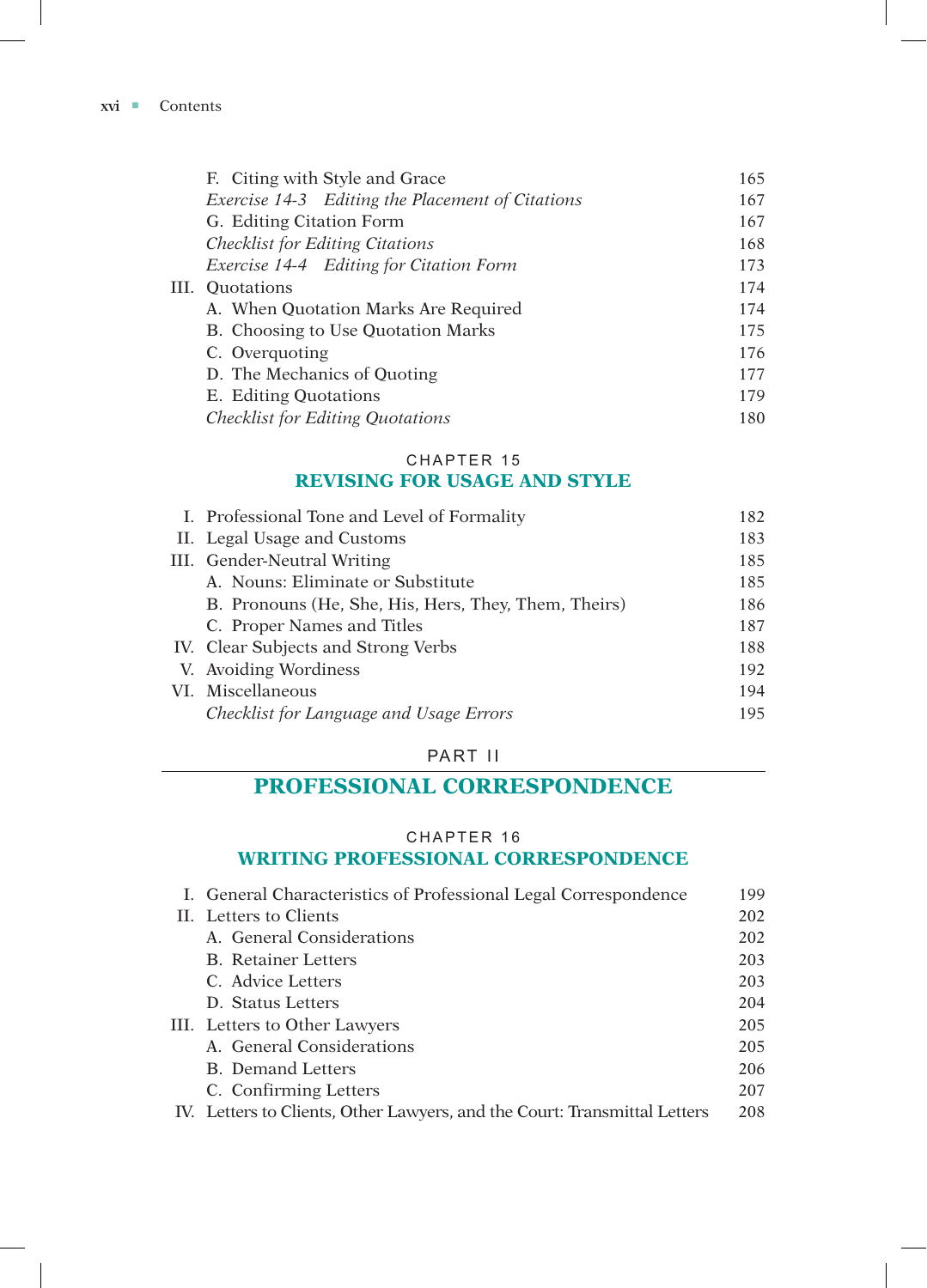| V. Texts and E-mails: Special Considerations | 209 |
|----------------------------------------------|-----|
| A. Texts                                     | 210 |
| B. E-mails                                   | 211 |

### PART III

# **THE PROCESS OF WRITING PERSUASIVELY: THE BRIEF**

### STAGE ONE

# **Structuring for Persuasion: Outlining the WORKING DRAFT**

### CHAPTER 17 **ETHICS, JUDGES, AND BRIEFS**

| I. The Ethics of Brief Writing | 220 |
|--------------------------------|-----|
| II. Judges as Readers          | 222 |
| III. Overview of a Brief       | 223 |

### CHAPTER 18

### **STRUCTURING THE ARGUMENT: FIRST STEPS**

| I. Formulating and Structuring a Rule: Review       | 230 |
|-----------------------------------------------------|-----|
| II. Using the Rule to Begin to Organize the Draft   | 232 |
| III. Identifying Issues                             | 233 |
| IV. Identifying and Drafting Working Point Headings | 234 |
| A. Identifying Working Point Headings               | 234 |
| B. Variations on Identifying Point Headings         | 235 |
| 1. Arguing an Important Threshold Issue             | 236 |
| 2. Arguing Two Major Issues                         | 236 |
| C. Drafting Working Point Headings                  | 237 |
| Exercise 18-1 Evaluating Working Point Headings     | 238 |
| V. Identifying and Drafting Working Subheadings     | 239 |

### CHAPTER 19

### **STRUCTURING A MORE FAVORABLE RULE**

| I. Formulating a More Favorable Rule                        | 241 |  |
|-------------------------------------------------------------|-----|--|
| A. Discounting Troublesome Cases                            | 242 |  |
| B. Synthesize the Authorities into a More Favorable Rule    | 244 |  |
| II. Structuring a Favorable Rule                            |     |  |
| A. Subparts                                                 | 248 |  |
| 1. Choosing Subheadings for Emphasis                        | 248 |  |
| 2. Subheadings as a Tallying Mechanism                      | 249 |  |
| B. Example: Structuring a Favorable Rule from Fox and Clein | 249 |  |
|                                                             |     |  |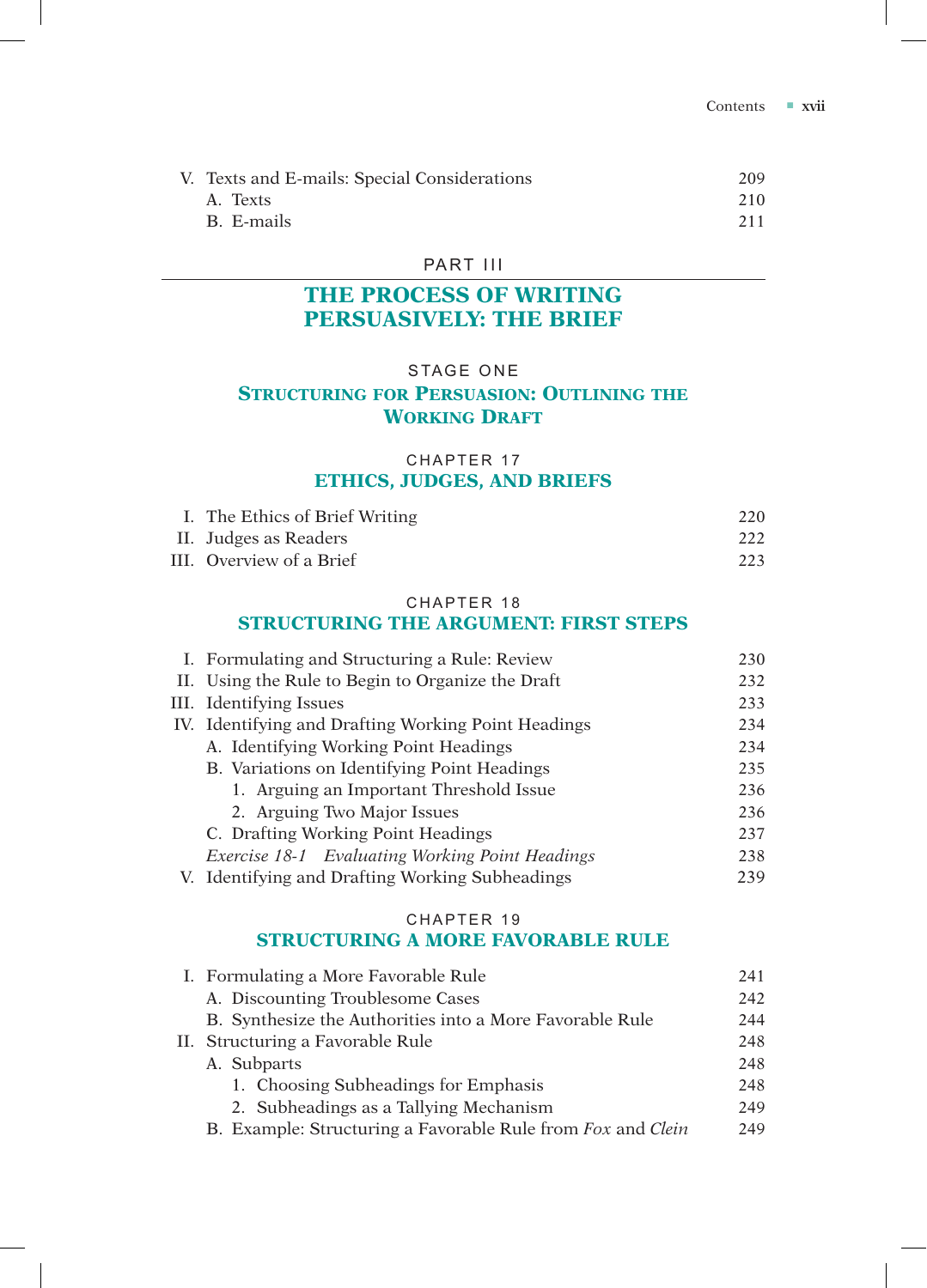## STAGE TWO **Drafting for Persuasion: Writing THE WORKING DRAFT**

## CHAPTER 20 **WRITING THE WORKING DRAFT: FIRST STEPS**

| I. Getting Ready to Write                                        |     |  |  |
|------------------------------------------------------------------|-----|--|--|
| II. Review of the Paradigm                                       |     |  |  |
| Exercise 20-1 Identifying and Labeling the Parts of the Paradigm | 258 |  |  |
| III. Using Cases to Explain the Rule                             | 258 |  |  |
| IV. Arguments About Statutes                                     |     |  |  |
| V. Counteranalysis of the Rule                                   |     |  |  |
| VI. Writing the Rule Application: Two Approaches                 | 263 |  |  |
| VII. Overall Content of Rule Application                         |     |  |  |
| VIII. Making Factual Inferences                                  |     |  |  |
| IX. Using Case Comparisons                                       | 266 |  |  |
| X. Common Trouble Spots in Rule Application                      | 268 |  |  |
| XI. Counterapplication                                           | 268 |  |  |

## CHAPTER 21 **REFINING THE ARGUMENTS**

| I. Identifying the Standard of Review                         | 271 |  |  |
|---------------------------------------------------------------|-----|--|--|
| A. Categories of Trial Court Decisions                        | 272 |  |  |
| 1. Questions of Law                                           | 272 |  |  |
| 2. Ouestions of Fact                                          | 272 |  |  |
| 3. Mixed Questions of Law and Fact                            | 273 |  |  |
| 4. Questions Within the Trial Court's Discretion              | 274 |  |  |
| B. Advocating a More Favorable Standard of Review             | 275 |  |  |
| C. Editing Headings to Conform to the Standard of Review      | 275 |  |  |
| Exercise 21-1 Identifying Categories of Trial Court Decisions | 276 |  |  |
| II. Drafting the Question Presented                           | 277 |  |  |
| A. Purpose and Function                                       | 277 |  |  |
| <b>B.</b> Traditional Content and Format                      | 278 |  |  |
| C. "Deep" Issue Statements                                    | 281 |  |  |
| D. Drafting Hints                                             | 282 |  |  |
| Exercise 21-2 Critiquing Questions Presented                  | 282 |  |  |
| III. Persuading Using Policy                                  | 283 |  |  |
| IV. Rule Application with Factors or Guidelines:              |     |  |  |
| <b>Advanced Techniques</b>                                    | 285 |  |  |
| A. First Organizational Option: By Factor                     | 285 |  |  |
| B. Second Organizational Option: By Party                     | 285 |  |  |
| C. Third Organizational Option: By Theme                      | 286 |  |  |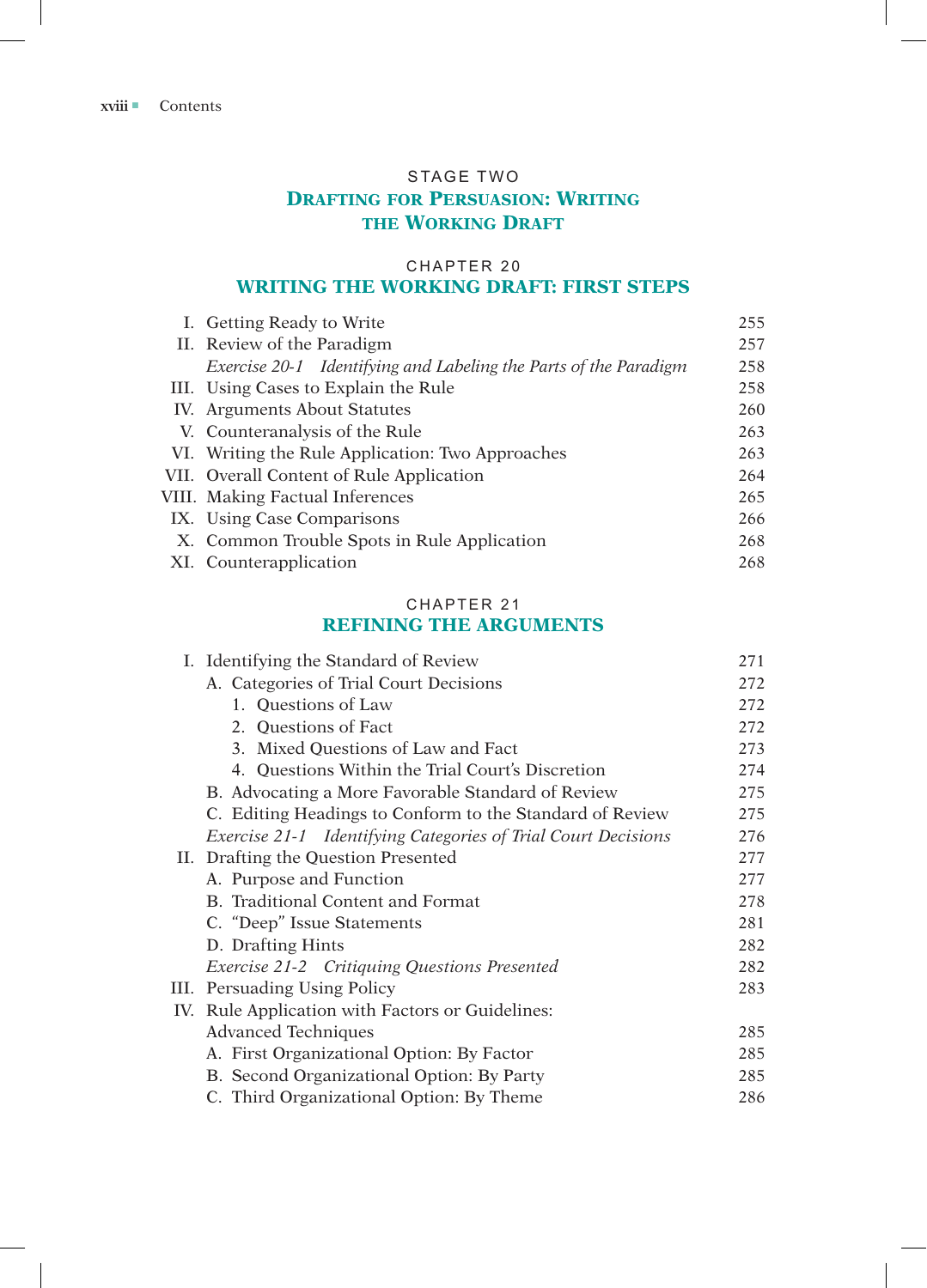# STAGE THREE **Converting the Working Draft to a Brief**

## CHAPTER 22 **ORGANIZING FOR YOUR READER: THE ARGUMENT SECTION**

| L. Umbrella Section                                            | 291 |
|----------------------------------------------------------------|-----|
| Exercise 22-1 Labeling the Components of the Umbrella Section  | 292 |
| II. Choosing an Order for the Arguments                        | 293 |
| A. Ordering Point Headings                                     | 293 |
| 1. Strength on the Law                                         | 293 |
| 2. Strength on the Equities                                    | 294 |
| 3. Your Reader's Priorities                                    | 294 |
| B. Ordering Subheadings                                        | 295 |
| III. Converting Working Headings to the Brief's Point Headings | 295 |
| A. Adding the Key Facts                                        | 295 |
| Exercise 22-2 Evaluating the Content of Point Headings         | 297 |
| B. Editing for Persuasion                                      | 297 |
| C. Editing for Readability                                     | 299 |
| Exercise 22-3 Editing Headings for Readability                 | 300 |

### CHAPTER 23

## **COMPLETING THE DRAFT OF THE BRIEF**

| L. | <b>Statement of Facts</b>                                  | 303 |
|----|------------------------------------------------------------|-----|
|    | A. Ethics, Readers, and the Conventions of Fact Statements | 304 |
|    | 1. Reminders About Ethics                                  | 304 |
|    | 2. Reminders About Readers                                 | 305 |
|    | 3. The Conventions of a Statement of Facts                 | 305 |
|    | B. Developing a Theory of the Case and Selecting Facts     | 307 |
|    | 1. Developing a Theory of the Case                         | 307 |
|    | 2. Selecting Facts                                         | 308 |
|    | C. Organization                                            | 309 |
|    | 1. Formats                                                 | 309 |
|    | 2. Subheadings                                             | 310 |
|    | 3. Procedural History                                      | 310 |
|    | II. Techniques for Persuasion                              | 310 |
|    | A. General Principles                                      | 310 |
|    | B. Large-Scale Organization                                | 311 |
|    | 1. The Beginning                                           | 311 |
|    | 2. The Middle                                              | 312 |
|    | 3. The End                                                 | 312 |
|    | C. Paragraph Organization                                  | 312 |
|    | D. Techniques with Sentences                               | 313 |
|    | E. Other Small-Scale Techniques                            | 314 |